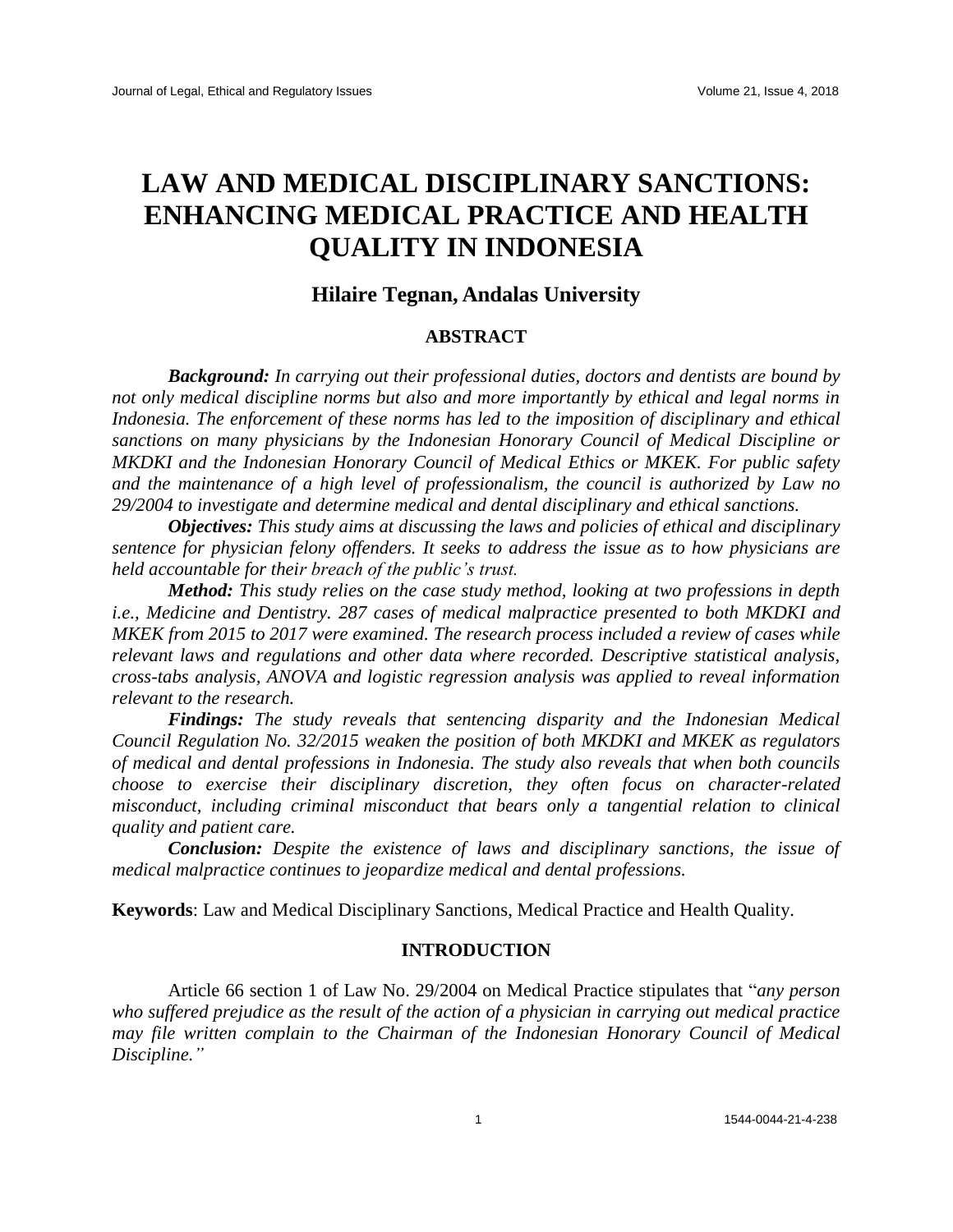Anyone can make mistakes, exercise poor judgment, or commit criminal offenses or various other indiscretions. Physicians, by virtue of the responsibility assigned to the medical profession, are held to a higher standard than the average person. When a doctor causes harm, either inadvertently or intentionally, criminal charges may apply for violations of the law and civil suits are options for individuals who allege malpractice. The norms and standards to be followed by doctors and dentists in carrying out their duties are set in article 55 sections 1 of Law No. 29/2004 on Medical Practice. This law is furthered by the Medical Practice Law, Government Regulation, Minister of Health Regulation, Indonesian Medical Council Regulation, Provisions and Guidelines of Profession Organization, Professional Code of Ethics as well as general practice in the field of medicine and dentistry. This set of provisions shows how important the protection of the Indonesian people and the maintenance of a high level of medical professionalism are to the Indonesian government. Government intervention can be justified by the fact that medical training generally lacks standards and is improperly oriented toward profits. This influential governmental interference has resulted in the establishment of the disciplinary council to require the licensing of physicians as opposed to merely accepting diplomas as prima facie evidence of competency.<sup>1</sup> The violation of discipline can be grouped into three categories, namely: medical practice with incompetence, improper implementation of the task and professional responsibilities for the patient, and reprehensible behaviour that undermines the dignity and honour of the medical profession. Medical errors and quality improvement have continued as key concerns in medicine during the past decade. Disruptive conduct has been repeatedly cited as an enemy of quality improvement and a cause of medical errors. Disruptive practitioner behaviour is resulting in compromised patient care in hospitals throughout the country, despite laws and accrediting agency standards to address such behaviour. However, despite the existence of laws and disciplinary sanctions, the issue of medical malpractice continues to jeopardize medical and dental professions. This article seeks to fill this gap in the literature, paying attention to medical licensing restriction politics in Indonesia.

#### **RESEARCH METHOD**

This is socio-legal research on medical malpractice in Indonesia. The study relies on the case study method, looking at two professions in depth i.e., Medicine and Dentistry. The examination draws upon the punishment of medical malpractice as an offence in the Indonesian criminal justice system. The study performed a considerable analysis of 287 cases of medical malpractice presented to both the Indonesian Honorary Council of Medical Discipline and the Honorary Council of Medical Ethics from 2015 to 2017. The research process included a detailed review of the case while relevant laws and regulations and other data where recorded. Simple descriptive statistical analysis, cross-tabs analysis, ANOVA and logistic regression analysis was applied to uncover information relevant to the research.

## **The Role and Authority of the Indonesian Honorary Council of Medical Discipline**

Indonesian Medical Disciplinary Board is an autonomous institution that is authorized to receive complaints of alleged violations of discipline, examines complaints and hands down sanctions. MKDKI is not a mediating institution, in the context of mediation of dispute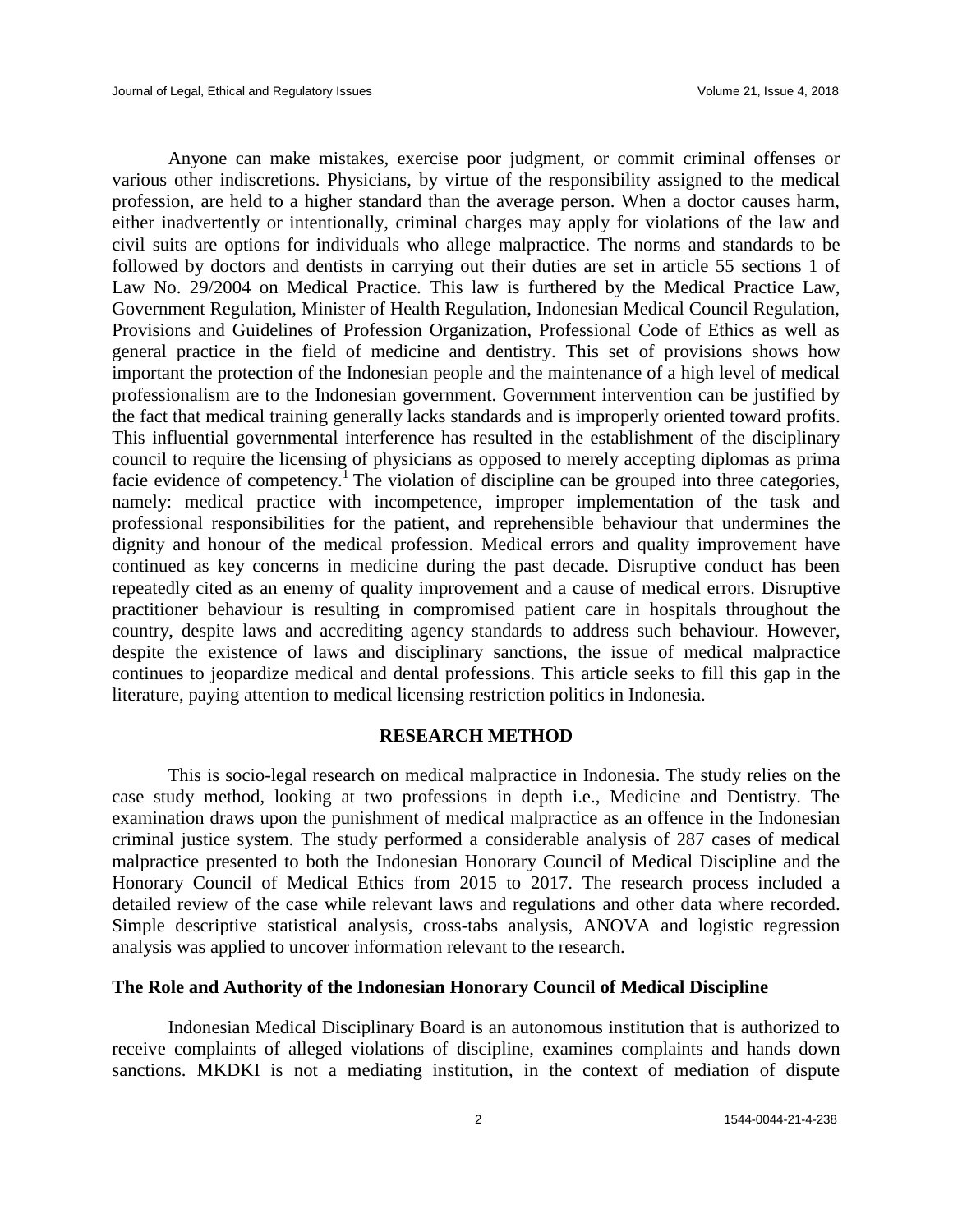settlement, but rather is a state institution authorized to impose disciplinary sanction on doctors and dentists guilty of medical malpractice or misconduct. Infractions of medical discipline concerning competence, duties and responsibilities towards patients, and behaviour in maintaining the dignity and honour of the profession consist of 28 forms: (1) Conducting medical practice with incompetence; (2) Not referring the patient to a doctor/dentist who has appropriate competency; (3) Delegating work to certain health incompetent health personnel; (4) Providing a temporary incompetent and unauthorized surrogate physician or dentist, or not making any notices regarding such surrogate; (5) Conducting medical practice under unfit physical, or mental health condition; (6) Doing what should not be done or not doing what should be done, in accordance with professional responsibilities, without valid justification so as to endanger the patient; (7) Conducting excessive examination or treatment contrary to the needs of patients; (8) Not providing honest, ethical and adequate information/explanation to the patient or their family in conducting medical practices; (9) Performing medical treatment without obtaining consent from the patient or their close family/guardian;  $\sum_{n=1}^{\infty} (10)$  Not creating or keeping records of medical records intentionally, as regulated in the law or professional ethics; (11) Performing an act aimed at stopping a pregnancy that is not in accordance with the provisions, as regulated in the law and regulations of professional ethics; (12) Performing acts that may terminate the life of the patient at his or her own request and/or the family's; (13) Conducting medical practice by applying knowledge or skills or technology that are out of the proper medical procedures; (14) Conducting medical research using humans as research subjects without obtaining ethical approval from government-recognized institutions; (15) Not providing emergency help on the basis of humanity when doing so does not endanger the physician on duty; (16) Rejecting or stopping the treatment of the patient without proper and valid reason as stipulated in the law and regulations of professional ethics; (17) Revealing the secret of medicine, as regulated in the law and professional ethics; (18) Falsification of examination results; (19) Participating in acts that include torture or execution of death penalty; (20) Prescribing narcotics-drug class, psychotropic and other addictive substances that are not in accordance with the law and professional ethics; (21) Conducting sexual harassment, intimidation or acts of violence against patients; (22) Usurpation of an academic degree or profession designation; (23) Receiving compensation as a result of a request for examination or prescribing medicine; (24) Advertising incorrect or misleading skill/services possessed; (25) Dependence on narcotics, psychotropic, alcohol and other addictive substances; (26) Practicing with a unauthorized Registration Certificate/License and/or a certificate; (27) Dishonesty in determining medical services; (28) Not providing any information, documents and other evidence required by the Indonesian Honorary Council of Medical Discipline for the examination of complaints of alleged disciplinary violations. Disciplinary Sanctions handed down by the Indonesian Honorary Council of Medical Discipline in accordance with article 69 section 3 of Law no 29/2004 include: a) written warning; b) revocation of registration Certificate, or Practicing License; and 3) obligation to attend education or training in medical and dental education institutions. The Indonesian Honorary Council of Medical Discipline aims to uphold the discipline of doctors/dentists in the conduct of medical practice. The medical disciplinary process is generally reactive, rather than proactive (Randall, 2006). It begins when a member of the public files a complaint, or, in the case of discipline on the grounds of criminal or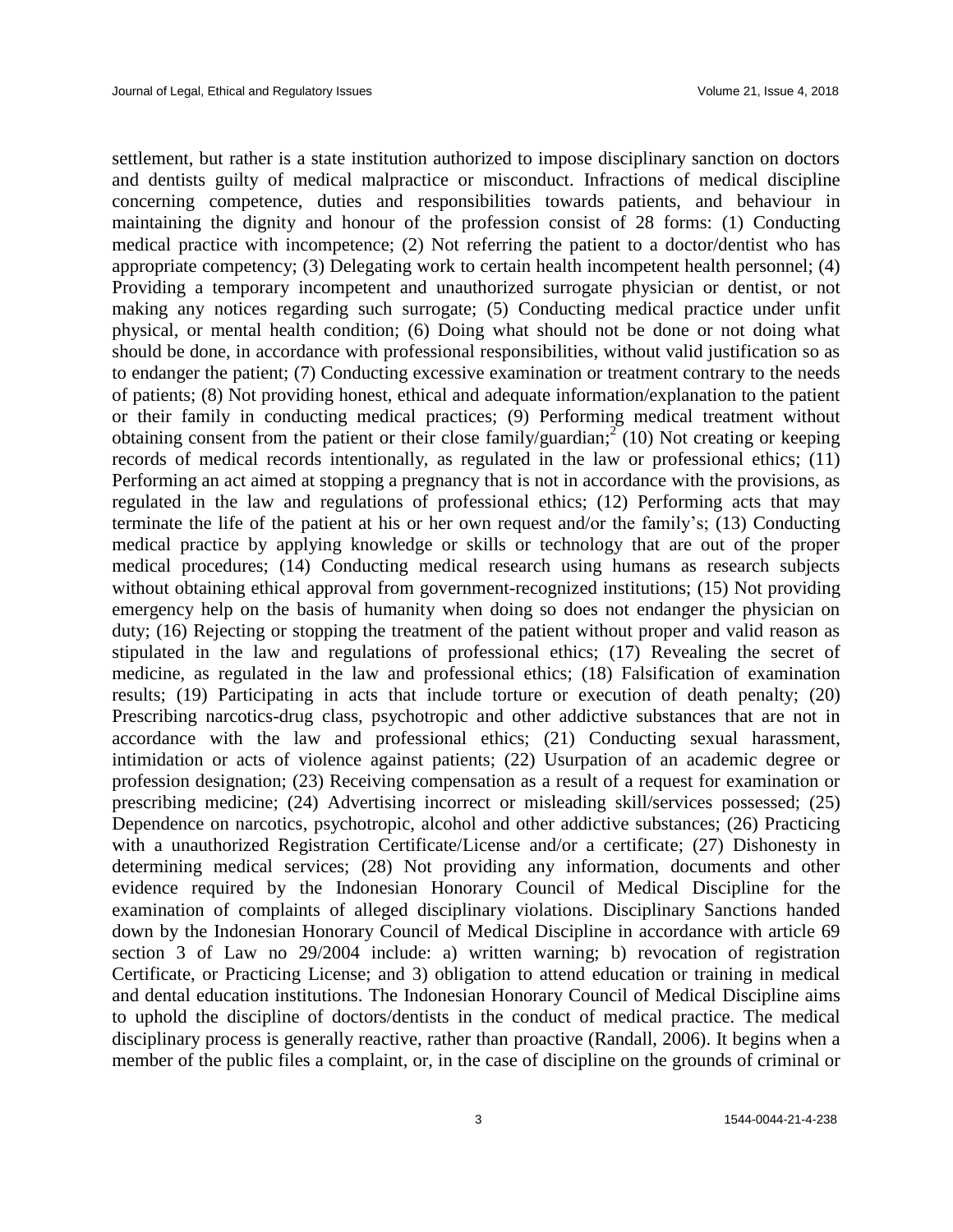civil liability, when a court or law enforcement agency files a report with the medical council (Richard, 1990). The council convenes and, if appropriate, investigates the complaint; if it finds the complaint valid, it may exercise its discretion to pursue disciplinary action against the physician, which can range from oral or written reprimand to license revocation or suspension (Sawicki, 2010). Those sanctioned are health care professionals who "*may be incompetent, impaired, uncaring, or may even have criminal intent,*" and thus were properly the subject of investigation and/or action in order to protect patients from harm (Kohn et al., 2000). The domain or jurisdiction of the council is professional discipline. If the council discovers any violation of ethics from a physician, it will call upon the Indonesian Honorary Council of Medical Ethics. However, according to the Indonesian Medical Council Regulation No. 32/2015, the rulings of the council are not meant for judicial purposes and as such court judges are not bond to follow them. This weakens the position of the council as a regulator.

#### **The Role and the Authority of the Honorary Council of Medical Ethics (MKEK)**

The process of ethical trial and professional discipline is done separately from the trial process of civil lawsuits or criminal charges because the domain and jurisdiction are different. Ethical and professional disciplinary proceedings are conducted by the Honorary Council of Medical Ethics, while civil suits and criminal charges are conducted in court institutions within the general judiciary. Doctors suspected of violation of professional standards (negligence cases) can be under separate investigations from the court and MKEK. Consequently, a physician found guilty of violating medical ethics by MKEK may be found innocent by a court and vice versa. In the event that a physician is suspected of violating medical ethics, he or she will be summoned and convened by the council of medical ethics for accountability (ethics and professional discipline). This trial aims to maintain accountability, professionalism and professional virtue. In general, complainants are filed by patients or their families, the community or the hospitals where physicians work. The Honorary Council of Medical Ethics is the only governmental organization authorized to hear cases of alleged violation of ethics and/or professional discipline in medicine. As the decisions of MKEK are not intended for judiciary purposes, much like those of the Indonesian Honorary Council of Medical Discipline, they cannot be used as evidence in court, except in the event of a court order in the form of a request for expert information.<sup>3</sup> A member of MKEK may provide expert testimony during a court investigation or hearing. Court judges, therefore, are not bound by MKEK decisions. Unfortunately, this can help intensify medical and dental malpractices in Indonesia.

#### **Definition of Medical Malpractice**

Black Law Dictionary defines malpractice as

*"Any professional misconduct or unreasonable lack of skills. Doctor or other health care professional, through an error or omission in diagnosis, treatment, aftercare or health management, causes an injury to a patient. The meaning of error or omission is based upon the deviation of the doctor or medical professional from a generally accepted standard of care. It is any professional misconduct, unreasonable lack of skill or fidelity in professional or fiduciary duties, evil practice, or illegal or immoral conduct. World Medical Association (WMA) claims that malpractice involves the physician's failure to*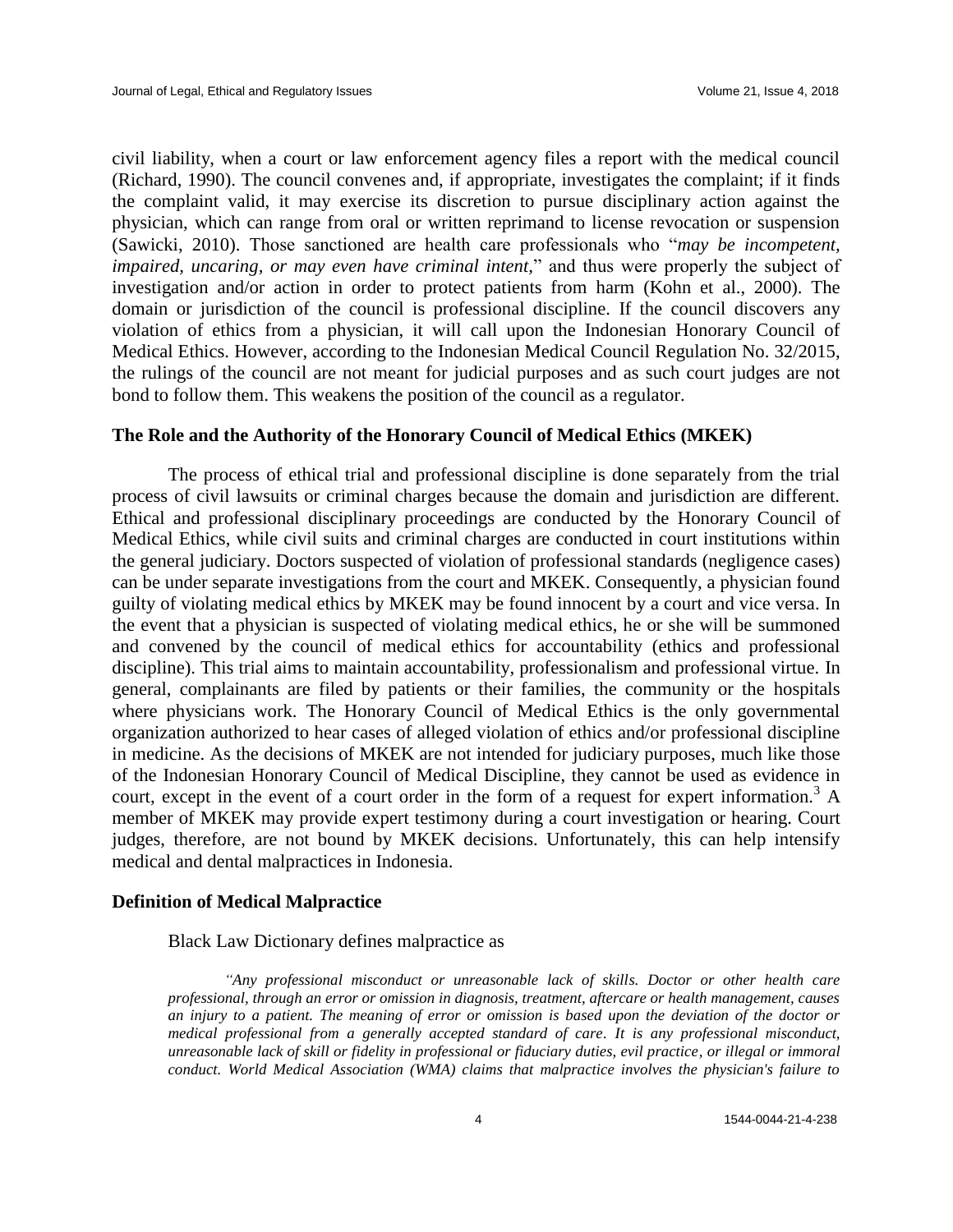*conform to the standard of care for treatment of the patient's condition, or lack of skill, or negligence in providing care to the patient, which of the direct cause of an injury to the patient".*

The American Medical Association (AMA) defined disruptive physician behaviour as,

*"Conduct whether verbal or physical, that negatively affects or that potentially may negatively affects patient care. This includes but is not limited to conduct that interferes with one's ability to work with other members of the health care team". 4*

Acts of Malpractice include but not limited to poor practice, misconduct, harassment, fraud, frank monetary or sexual exploitation, substance abuse, etc. But these practices alone often do not result in a complaint against a physician (Appelbaum & Gutheil, 2008). Rightly or wrongly, complainants may feel that they have been ignored, abandoned, blamed, cheated, shown disrespect, or subjected to private or public humiliation and, as a result, have been dishonoured or have lost face (Appelbaum & Gutheil, 2008). In order to recover for negligence malpractice, the plaintiff must establish the following elements: (1) the existence of the physician's duty to the plaintiff; (2) the applicable standard of care and its violation; (3) a compensable injury; (4) a causal connection between the violation of the standard of care and the harm complained of.

## **Some Problems in Medical Disciplinary Sanctions**

#### **Disparity in punishing**

The policy surrounding disciplinary sanction of medical mal-practicing in Indonesia is built in a way that enables disparity in punishing. Sometimes, judges in different jurisdictions sentence similarly situated offenders differently or judges in the same jurisdiction sentence similarly situated offenders differently. As argued earlier, doctors suspected of violation of professional standards (negligence cases) can be under separate investigations from the court and the Indonesian Honorary Council of Medical Ethics. Consequently, a physician found guilty of violating medical ethics by Honorary Council may be found innocent by a court of law and vice versa. The fact that a violation of a professional rule may be deemed not as a violation of the law and vice versa raises the issue of disparity in punishing as the same offence is dealt with differently depending on the ruling institutions. This disparity in punishing causes not only the inefficiency of disciplinary sanctions but also conflicts between patients and physicians and the hospitals. The amount of trust of the public in hospitals and their doctors often brings disappointment when hope does not materialize.

#### **Inconsistency in laws and regulations**

Article 62 of the Regulation No. 32/2015 of the Indonesian Medical Council or Konsil Kedokteran Indonesia (KKI) says that the ruling of the Indonesian Honorary Council of Medical Discipline is only intended for professional discipline Medicine and dentistry, not for legal field., so as such, it cannot be interpreted as a violation and/or a mistake in the field of law. This means that the Medical Council, as the regulatory board, admits that its verdict has no legal weight and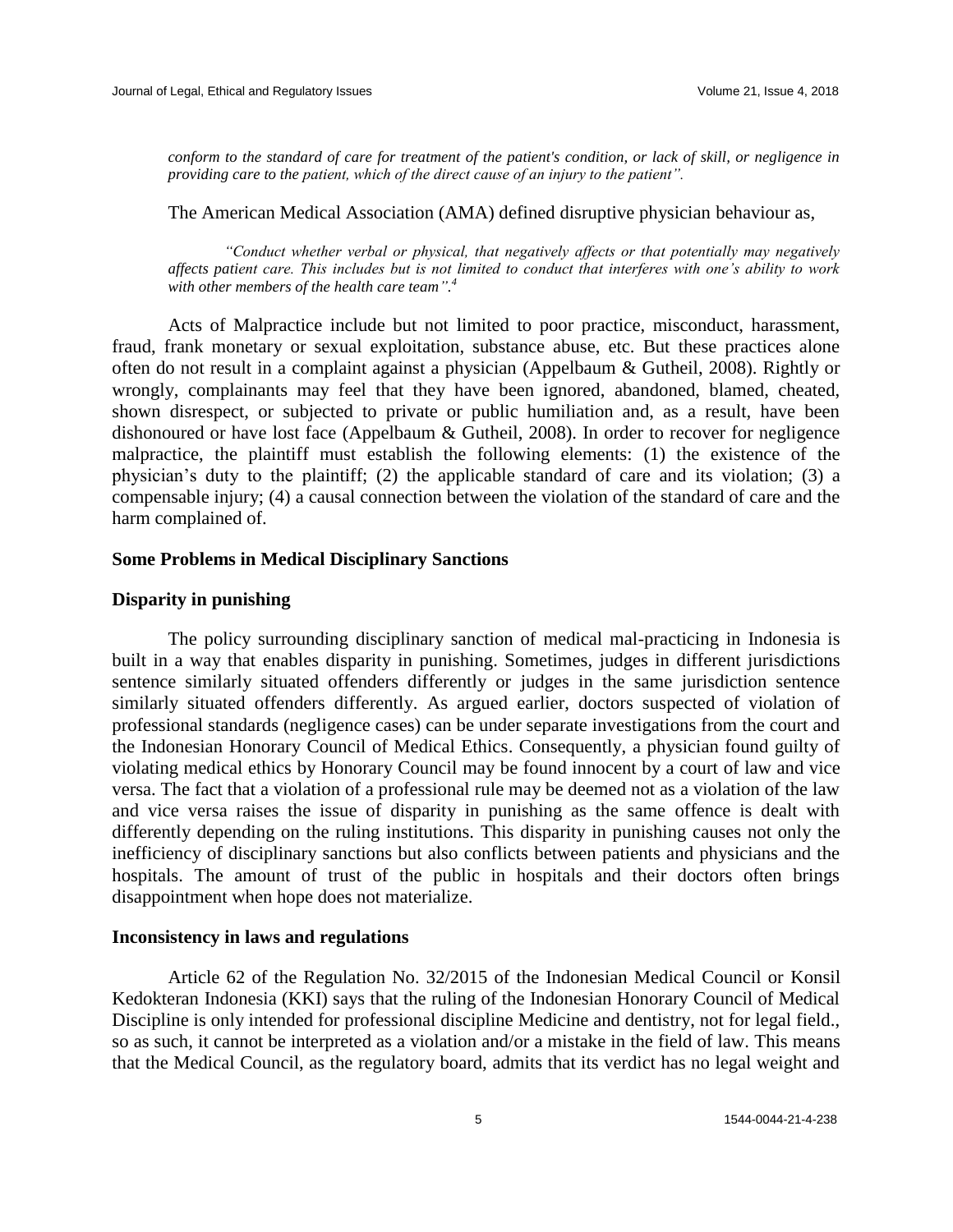that it is up to the judge to decide whether or not it may be used in a court of law as legal evidence. This contradicts article 183 of the Indonesian Criminal Procedure Code which prescribes that legal evidence in a court of law shall consist of the testimony of the witness, information of an expert, letters, guidance and the defendant's explanation. The provision says that judge must at least two of these elements in a reaching his/her verdict in a criminal case. The Indonesian Medical Council is made up of individuals who have great expertise in the field of medicine and dentistry who reach decision after conducting thorough investigations (Ari, 2010). So therefore their decision qualifies as expert's information and should be used accordingly in the court of law. The above regulation of the Indonesian Medical Council also contradicts the 1982 decision of the Indonesian Supreme Court which instructs lower court judges to seek the opinion of the Indonesian Honorary Council of Medical Ethics in prosecuting doctors or other medical personnel suspected of negligence or misconduct in their duties (Michel, 2014). This not only confuses and misguides the Indonesian people but also weaken Indonesian disciplinary sanction policies.

### **Critics of the medical board**

As the governmental agency responsible for the licensure and discipline of physicians, MKDK serve as the gatekeepers of the medical profession. However, critics frequently question whether the council has been living up to its potential in this regard, particularly in the context of professional discipline (Timothy, 1993). When the council chooses to exercise its disciplinary discretion, it often focuses on character-related misconduct, including criminal misconduct that bears only a tangential relation to clinical quality and patient care, as Nadia Sawicki points out (Sawicki, 2010). Such character-related misconducts mainly are: doing what should not be done or not doing what should be done, in accordance with professional responsibilities, without valid justification so as to endanger the patient; not providing an honest, ethical and adequate information/explanation to the patient or their family in conducting medical practices and dishonesty in determining medical services. These misconducts are very hard to prove and so related to the competence of the physician accused of professional misconduct. Though medical license is seen as evidence that a physician possesses the basic tools necessary to practice medicine safely, the license does not ensure that he will actually use these tools correctly going forward. Medical boards that discipline on character-related grounds may not be sending the most constructive signals to physicians trying to confirm their behaviour to the law (Sawicki, 2010). Regularly disciplining on grounds unrelated to quality of care sets a dangerous precedent, suggesting to physicians that the true indicators of professionalism and competency are character-related. Additionally, sometimes the council does not distinguish violation of medical ethics, hospital ethics, and a violation of law and tends to be held hostage by professional and subjective/group interest in assessing a case of violation of the medical code of ethics. There is another significant anomaly that surfaced in examining punishment of physicians: it appears that criminal infractions frequently do not prevent the doctor from a return to practice once punishment is over. Although penalty can hurt doctors, their professional lives do not end with the receipt of disciplinary sanctions. License revocation is not permanent. Most doctors whose licenses are revoked do not reapply; however, of those that reapply most get their licenses back.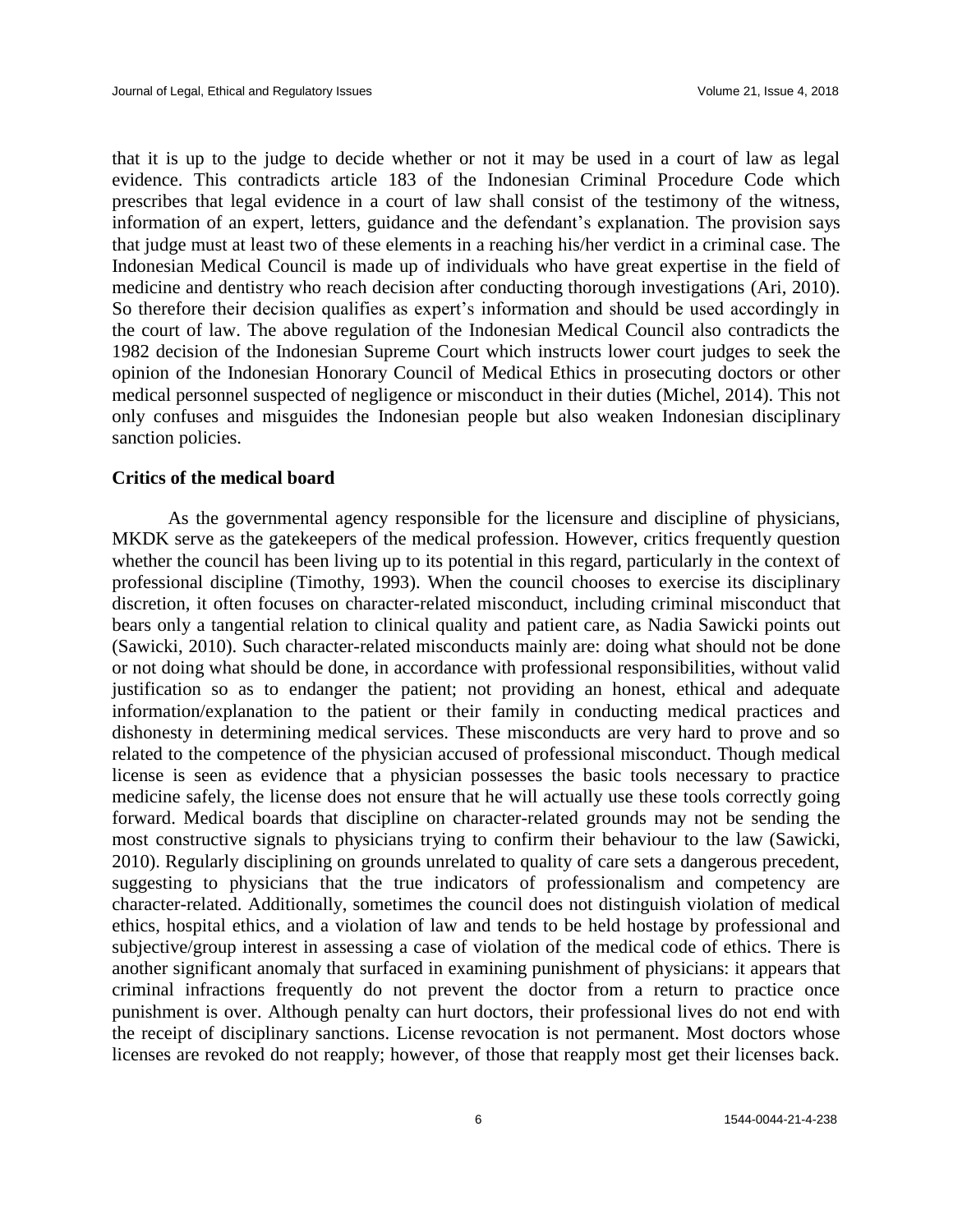Those that do not reapply may be involved in another related profession. Physicians seem to have a kind of second chance in their profession that is not possible for many other offenders in less prestigious fields (Heumann et al., 2008).

#### **Legal protection and the reaction of physicians**

Although the complainants see themselves as the party without power in this process, physicians often have the same view of themselves. The perception of being helpless may be fostered by the right of the organization to demand that the physician undergo an independent investigation (Meyer & Price, 2012). Physicians often feel a profound sense of betrayal, both by the complainant and by the investigators. In addition to the sense of betrayal, physicians often feel a loss of status and public face, even though the investigation is confidential (Meyer & Price, 2012). The legal protection of physicians in Indonesia lies in Article 50a of Law No. 29/2004 regarding Medical Practice, which says

*"Doctor or dentist, in performing medical practice, has the right to legal protection insofar as he/she performs his/her duties in accordance with professional standards and standard operational procedures".* 

In addition to this, the legal protection of physicians can be found in many other laws, i.e., Article 24 paragraph 1, Article 27 paragraph 1 and Article 29 of the Health Law, and Article 24 paragraph 1 of Executive Order on Medical Staff. However, there are reports of cases of physicians sued and sanctioned despite the fact that they performed their medical duties *"in accordance with professional standards and standard operational procedures"* (Michel, 2014). Some complains often may not be related to the actual malpractice of the physician. Rightly or wrongly, complainants may feel that they have been ignored, abandoned, blamed, cheated, shown disrespect, or subjected to private or public humiliation and, as a result, have been dishonoured or have lost face, as Donald J. Meyer and Marilyn Price observe (Meyer & Price, 2012). The complainant's conscious motivation typically derives from wanting to right or avenge what that individual perceives as an injustice or an offense, (Meyer  $\&$  Price, 2012) and this does not necessarily prove that the physician has violate any rule of his/her profession. Although the complainants see themselves as the party without power in this process, physicians often have the same view of themselves. Furthermore, Health care agency investigators and reviewers are often individuals for whom investigation and peer review is a very small part of their overall job description. They often lack legal/medical expertise. In health care organizations, the persons involved with peer investigation and peer finders of fact may have little familiarity with such matters as due process and confidentiality, as they arise in a legal context. The individuals who investigate complaints against licensees are usually not health care providers. (Meyer & Price, 2012). They may be trained for legal investigations. The board in general tends to attract individuals who are identified more with the policing of health care and with public safety than with the practice of health care and its practitioners. Both judging and its decisions have political ramifications within the organization. Longstanding intra-institutional conflicts may contaminate what should be a process that aspires to objectivity and justice. Members may lobby or attack an organization's officers, investigators, or adjudicators in an effort to influence the review process.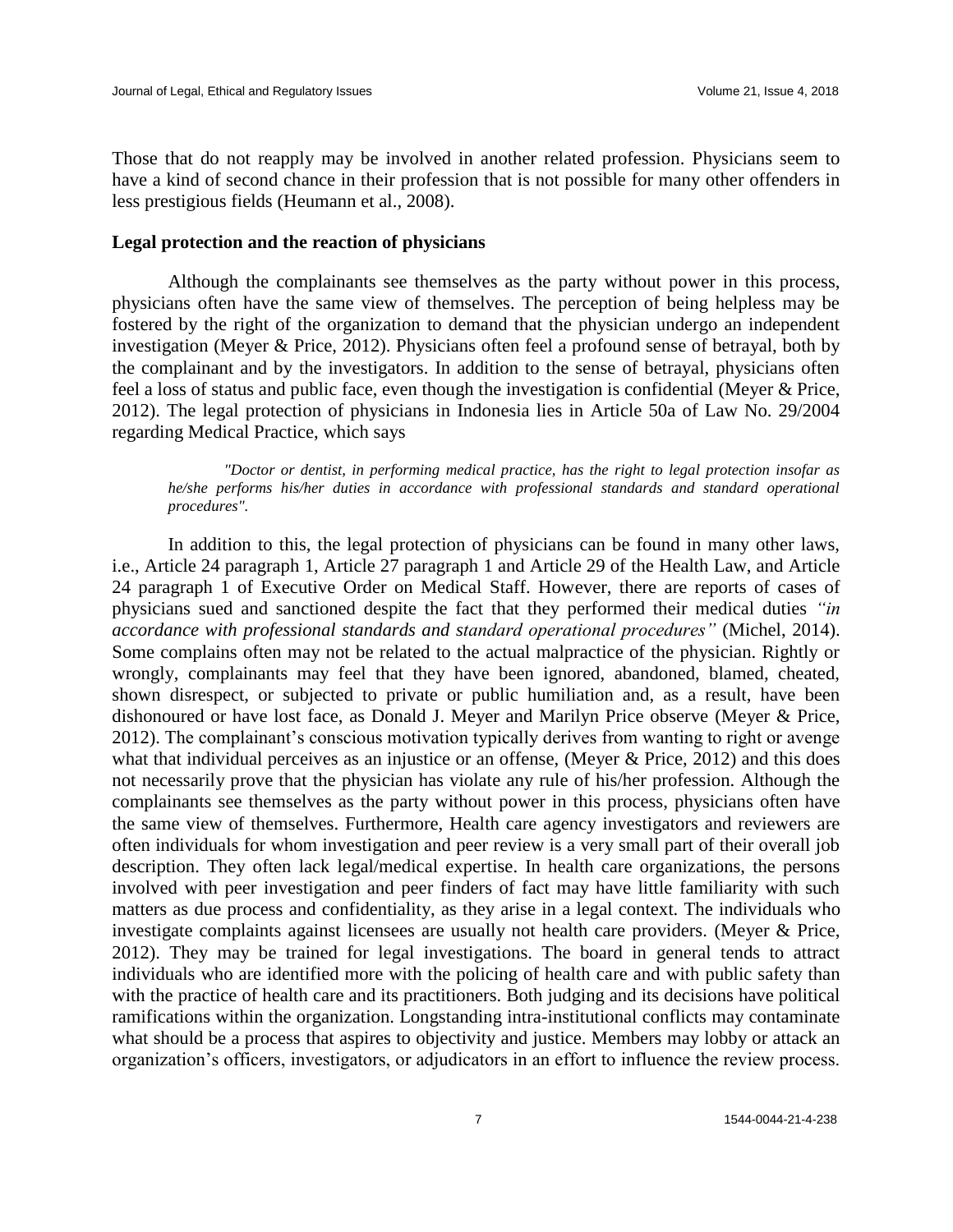It is well for investigators to be reminded of the Athenian Senate's death sentence for Socrates, a man whose infraction was the public intellectual humiliation of persons in power (Meyer & Price, 2012).

### **CONCLUSION**

We live in an era in which there has been a public loss of confidence and security in the people and institutions that are designated to protect us. Medical malpractice is an enemy of quality improvement and a cause of medical errors and compromised patient care in hospitals throughout Indonesia, despite laws and accrediting agency standards that require facilities to address such behaviour. The state interest in regulating doctors is "*especially great"* in that the physician is in "*a position of public trust and responsibility*." Thus, state medical boards engage in gate-keeping and supervision for the putative purpose of protecting the public. In this respect, institutional providers such as hospitals have historically reserved disciplinary authority. Disruptive behaviours can foster medical errors, contribute to poor patient satisfaction and to preventable adverse outcomes, increase the cost of care, and cause qualified clinicians, administrators and managers to seek new positions in more professional environments (Meyer & Price, 2006).

#### **ENDNOTE**

- 1. Altschuler, supra note 24, at 193.
- 2. Article 1365 of the Civil Code, and Article 351 of the Criminal Code about persecution. Law No. 8/1999 on Consumer Protection.
- 3. See also Article 62 paragraph 2 of the Indonesian Medical Council Regulation No. 32/2015.
- 4. Opinion E-9.045: Physicians with disruptive behavior. Report on the Council of Ethical and Judicial Affairs 2-A-00. Chicagoan American Medical Association. Available at http://www.amaassn.org/resources/doc/ethics/ceja-3i09.pdf. Accessed April 14, 2012.

#### **REFERENCES**

- Appelbaum, P., & Gutheil, T.G. (2006). *The Clinical Handbook of Psychiatry and Law (Fourth Edition*). Baltimore: Williams and Wilkins.
- Ari, Y. (2010). *Hukum Pidana Malpraktik Medik*. ANDI, Yogyakarta.
- Heumann, M., Brian, P., & Jennifer, L. (2008). Prescribing justice: The law and politics of discipline for physician's felony offenders*. Public Interest Law Journal, 17*(1), 1-38.
- Kohn, L.T., Corrigan, J.M., & Donaldson, M.S. (2000). *To err is human: Building a safer health system.* National Academies Press.
- Meyer, D.J., & Price, M. (2006). Forensic psychiatric assessments of behaviourally disruptive physicians*. Journal of the American Academy of Psychiatry and the Law, 34*(2), 72-81.
- Meyer, D.J., & Price, M. (2012). Peer review committees and state licensing boards: Responding to allegations of physician misconduct. *Journal of the American Academy of Psychiatry and the Law, 40*(2), 193-201.
- Michel, D.M. (2014). Perlindungan hukum terhadap dokter dalam memberikan pelayanan medis. *Lex et Societatis, 2*(8), 14-21
- Randall, R.B., Pablo, A., & Josephine, G. (2006). State discipline of physicians: Assessing state medical boards through case studies. *The Urban Institute, 33*(1), 44-45.
- Richard, P.K. (1990). State medical boards and medical discipline. *Public Law, 89*(1), 95-452